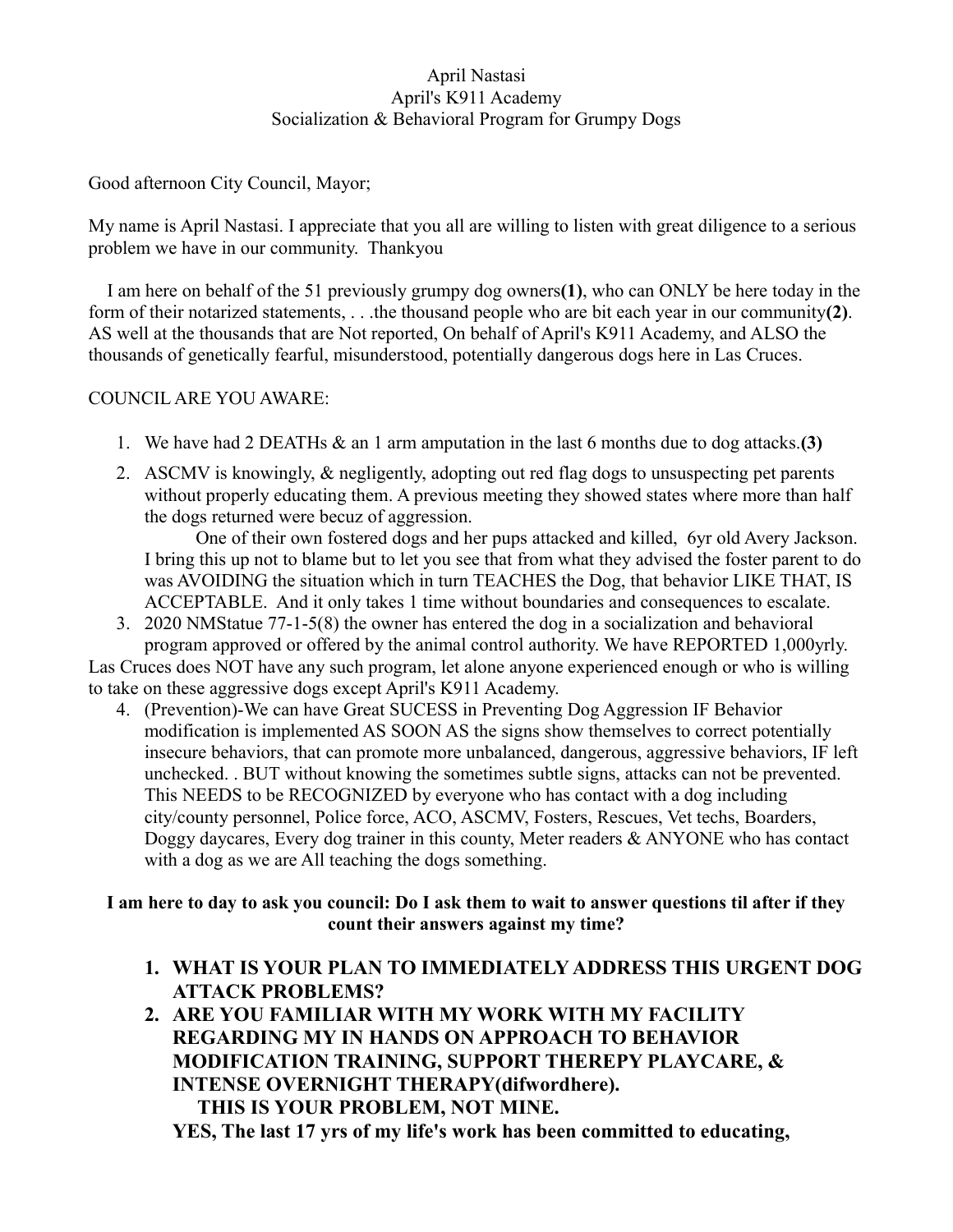**rehabilitating & being an advocate for GRUMPY DOGS & THEIR PET PARENTS.** 

# **3. This is A SERIOUS URGENT PROBLEM that isnt going away, AND . . . I CAN HELP YOU TO LOWER our dog bite numbers. . LETS TALK. . .**

#### **WHO AM I**

I am a K9 Behaviorist, a resident of LC since 2001, I have my Associate and am a 2005 Bachelor of Animal Science(NMSU) Graduate, Retired horse trainer, VP for NMDR (fostering over 100 dogs), Area dog trainer for local pet store. . . In 2009 I opened the integrative/energetic training facility-April's K911 Academy. I have been working with grumpy/shy/submissive misunderstood dogs 365days a yr since 2005. RECENTLY, It was brought to my attention by county codes, after 6yrs in the same facility, that I must upgrade my building to continue my behavioral program. Due to lack of funds I have had to close the majority of my program until the upgrades can be done. In the mean time, I would like to still HELP.

## **SOLUTION Education and Prevention**

Designate April's K911 Academy as ACO's referral to fullfill the requirement for NMStatue 77- 1A-5(8) But not just after they have had numerous bites,. . . but BEFORE with Education for the public & Prevention: Such as

1) By requiring the owner upon the  $1<sup>st</sup>$  Dog bite to attend in person with their grumpy dog to one of Aprils K911 Academy's FREE Fixing the Grumpy Dog workshop. Where they will learn, practice, & receive a handout. They are welcome & encouraged to attend monthly. 2) 2nd dog bite, owners are to attend one of the Academy's, 7 wk obedience/behavioral program where they will get weekly practice to help their dogs overcome their fear and to give them the stability, safety and security they need, to be happy, confident members of our society.

Very aggressive dogs may also need to attend support therapy playcares.

3) If they owners can not afford a 7wk obedience class than the should be able to obtain a voucher to do so.

> 4) Educate our public service members with SAFE, HANDS on EDUCATION by participating in controlled playcares, & free workshops.

 Are you aware that the AmericanVeterinaryMedicalAssociation – Has a Task Force on Canine Aggression and Human-Canine Interactions  $\&$  have already done the hard work to provide guidelines for others to implement a community approach to dog bit prevention which can be followed and implemented. I have attached a copy of that as well.

### **CONCLUSION**

I am qualified, experienced, with a high success rate in k9 rehabilitation, having developed a successful behavioral program and Willing to help take on the liability, for this community with their grumpy dog problems. I am dedicated to helping these dogs and their owners to get past their low genetic tolerance, to becoming happy, productive, members of our society for our families, their neighbors, and everyone who has contact with a dog. Because everyone who does, . . . is a Dog Trainer.